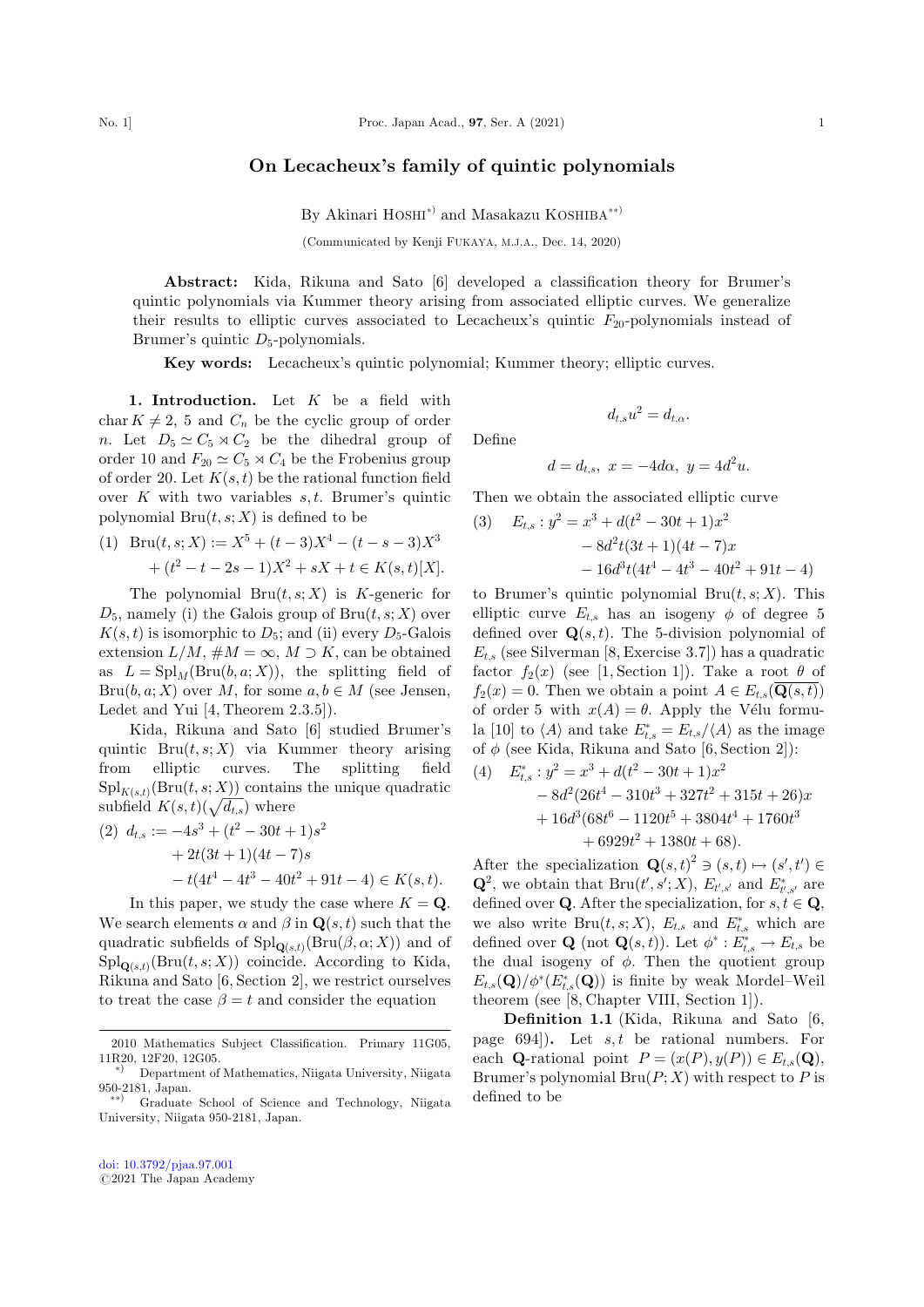$$
\operatorname{Bru}(P; X) := \operatorname{Bru}\!\left(t, \frac{x(P)}{-4d}; X\right)
$$

where  $Bru(t, s; X)$  is Brumer's polynomial as in (1) and  $d = d_{t,s}$  is given as in (2).

We remark that there exists a rational point  $P_0 = (-4ds, 4d^2) \in E_{t,s}(\mathbf{Q})$  and by the definition we have  $\text{Bru}(P_0; X) = \text{Bru}(t, s; X)$ .

Theorem 1.2 (Kida, Rikuna and Sato [6, Theorem 2.1... Let s, t be rational numbers. Let  $E_{t,s}$  be the elliptic curve as in (3). Let  $\text{Bru}(P; X)$  be Brumer's polynomial with respect to P as in Definition 1.1 with the splitting field  $\text{Spl}_\Omega(\text{Bru}(P; X))$ over Q.

(i) For any **Q**-rational point  $P \in E_{t,s}(\mathbf{Q})$ , Bru $(P; X)$ is reducible over **Q** if and only if  $P \in \phi^*(E_{t,s}^*(\mathbf{Q}))$ ;

(ii) There exists a bijection between the following two finite sets

 $\{subgroup of order 5 in E_{t,s}(\mathbf{Q})/\phi^*(E_{t,s}^*(\mathbf{Q}))\}$ 

and

$$
\{ \text{Spl}_{\mathbf{Q}}(\text{Bru}(P; X)) \mid P \in E_{t,s}(\mathbf{Q}) \setminus \phi^*(E_{t,s}^*(\mathbf{Q})) \}.
$$

The bijection is induced by the correspondence  $E_{t,s}(\mathbf{Q}) \ni P \mapsto \mathrm{Spl}_{\mathbf{Q}}(\mathrm{Bru}(P; X)).$ 

The aim of this paper is to generalize Theorem 1.2 to elliptic curves associated to Lecacheux's quintic  $F_{20}$ -polynomial  $\text{Lec}(p, r; X)$  instead of Brumer's quintic  $D_5$ -polynomial Bru $(t, s; X)$ .

Let  $\mathbf{Q}(p,r)$  be the rational function field over  $\mathbf{Q}$ with two variables  $p, r$ . Lecacheux's quintic polynomial  $\text{Lec}(p, r; X)$  is defined to be

(5) 
$$
\text{Lec}(p, r; X) := X^5 + \left(r^2(p^2 + 4) - 2p - \frac{17}{4}\right)X^4 + \left(3r(p^2 + 4) + p^2 + \frac{13}{2}p + 5\right)X^3 - \left(r(p^2 + 4) + \frac{11}{2}p - 8\right)X^2 + (p - 6)X + 1 \in \mathbf{Q}(p, r)[X].
$$

The polynomial  $\text{Lec}(p, r; X)$  is known to be **Q-ge**neric for  $F_{20}$  (see [4, Theorem 2.3.6]).

We will define the elliptic curve  $\mathcal{E}_{p,r}$  associated to Lecacheux's polynomial  $\text{Lec}(p, r; X)$ . Define

(6) 
$$
W_{p,r} := 16(p^2 + 4)r^3 + 4(p^2 + 4)r^2 - 4(19p + 41)r - 16p - 199,
$$

$$
D_{p,r} := \frac{W_{p,r}}{8} \left( (p^4 + 5p^2 + 4) + p(p^2 + 3)\sqrt{p^2 + 4} \right).
$$

The splitting field  $\text{Spl}_{\mathbf{Q}(p,r)}(\text{Lec}(p,r;X))$  contains the unique quadratic (resp. quartic) subfield  $\mathbf{Q}(p,r)(\sqrt{p^2+4})$  (resp.  $\mathbf{Q}(p,r)(\sqrt{D_{p,r}})$ ) (see Hoshi and Miyake [2, Lemma 7.3 and Lemma 7.4]; Lec $(p, r; X)$  is  $g_{p,r}^{F_{20}}(X)$  in [2]).

We search  $\beta$  such that the quartic subfields of  $\text{Spl}_\mathbf{Q}(\text{Lec}(p,\beta;X))$  and of  $\text{Spl}_\mathbf{Q}(\text{Lec}(p,r;X))$  coincide. We consider the equation

$$
D_{p,r}u^2 = D_{p,\beta}.
$$

Write  $D = D_{p,r}$  and  $W = W_{p,r}$ . Then the above equation becomes

$$
W u^2 = W_{p,\beta}.
$$

Define

$$
x := 4(p^2 + 4)W\beta, \ y := 2(p^2 + 4)W^2u.
$$

Then we get the associated elliptic curve

(7) 
$$
\mathcal{E}_{p,r}: y^2 = x^3 + (p^2 + 4)Wx^2
$$

$$
-4(19p+41)(p^2+4)W^2x
$$

$$
-4(p^2+4)^2(16p+199)W^3
$$

to Lecacheux's quintic polynomial  $\text{Lec}(p, r; X)$ .

The curve  $\mathcal{E}_{n,r}$  has an isogeny  $\nu$  of degree 5 defined over  $\mathbf{Q}(p,r)$ . We see that the 5-division polynomial of  $\mathcal{E}_{p,r}$  (see Silverman [8, Exercise 3.7]) has the quadratic factor  $f_2(x)$  (see [1, Section 1]). Take a root  $\theta$  of  $f_2(x) = 0$ . Then we obtain a point  $A \in \mathcal{E}_{p,r}(\overline{\mathbf{Q}(p,r)})$  of order 5 with  $x(A) = \theta$ ,  $\mathcal{E}_{p,r}^* =$  $\mathcal{E}_{p,r}/\langle A \rangle$  as the image of  $\nu$  and the dual isogeny  $\nu^*$ :  $\mathcal{E}_{p,r}^* \to \mathcal{E}_{p,r}$  of  $\nu$  as in (4) (see also Kida, Rikuna and Sato [6, Section 2]):

$$
\mathcal{E}_{p,r}^* : y^2 = x^3 + (p^2 + 4)Wx^2
$$
  
- 4(p<sup>2</sup> + 4)(52p<sup>2</sup> – 625p + 833)W<sup>2</sup>x  
+ 4(p<sup>2</sup> + 4)<sup>2</sup>(272p<sup>2</sup> – 5000p + 21713)W<sup>3</sup>.

As in the case of Brumer's quintic, after the specialization  $\mathbf{Q}(p,r)^2 \ni (p,r) \mapsto (p,r) \in \mathbf{Q}^2$ , we also write Lec $(p, r; X)$ ,  $\mathcal{E}_{p,r}$  and  $\mathcal{E}_{p,r}^*$  for  $p, r \in \mathbf{Q}$  which are defined over **Q** (not  $\mathbf{Q}(p,r)$ ).

**Definition 1.3.** Let  $p, r$  be rational numbers. For each **Q**-rational point  $P = (x(P), y(P)) \in$  $\mathcal{E}_{p,r}(\mathbf{Q})$ , Lecacheux's polynomial Lec $(P; X)$  with respect to  $P$  is defined to be

2 A. HOSHI and M. KOSHIBA [Vol. 97(A),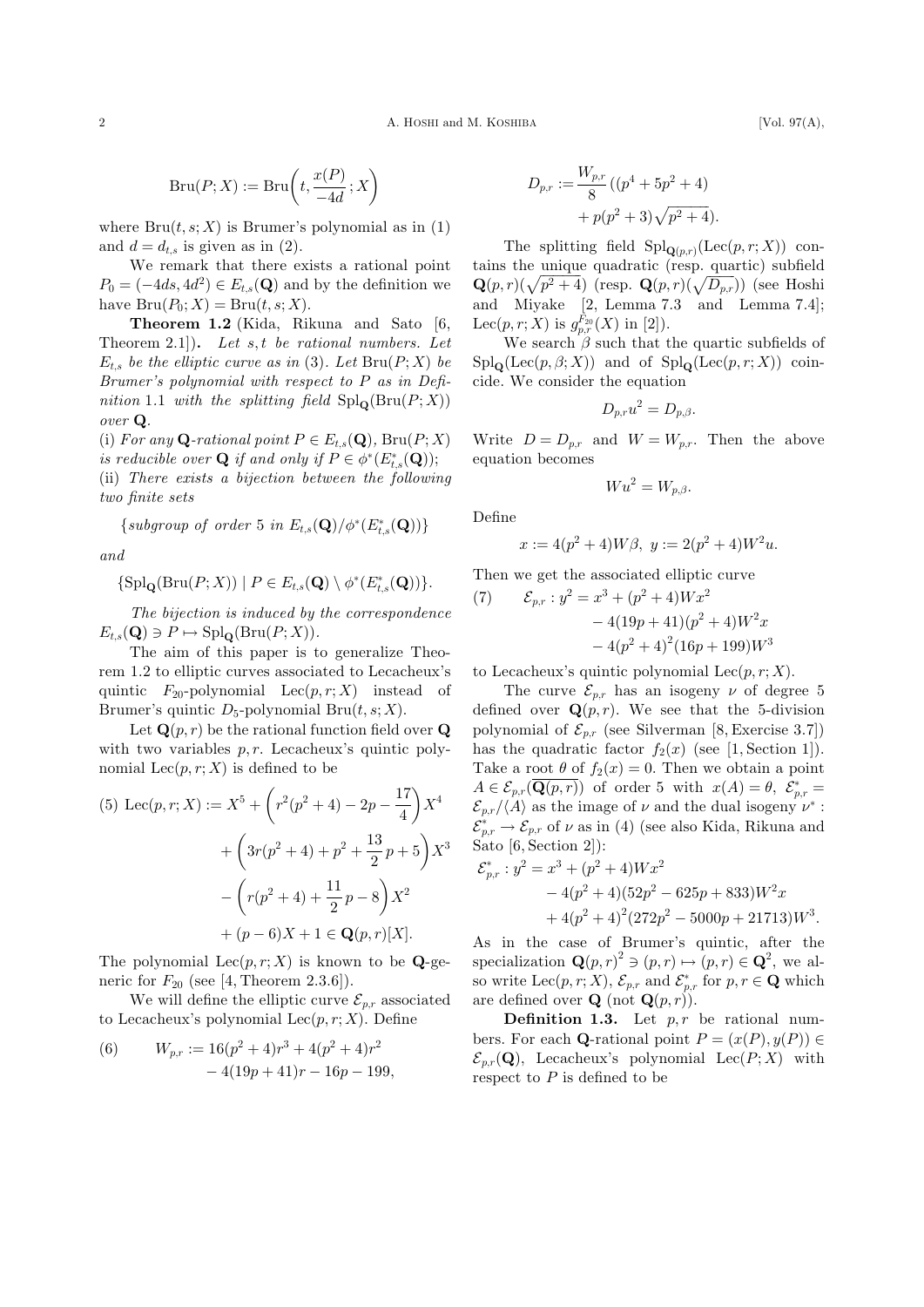No. 1] On Lecacheux's family of quintic polynomials 3

$$
\text{Lec}(P;X) := \text{Lec}\bigg(p, \frac{x(P)}{4(p^2+4)W};X\bigg)
$$

where  $\text{Lec}(p, r; X)$  is Lecacheux's polynomial as in (5) and  $W = W_{p,r}$  is given as in (6).

We note that there exists the point  $Q_0 =$  $(4r(p^2+4)W, 2(p^2+4)W^2) \in \mathcal{E}_{p,r}(\mathbf{Q})$  and we have  $\text{Lee}(Q_0; X) = \text{Lee}(p, r; X)$  by the definition.

The following is the main theorem of this paper:

**Theorem 1.4.** Let  $p, r$  be rational numbers. Let  $\mathcal{E}_{p,r}$  be the elliptic curve as in (7). Let  $\text{Lec}(P; X)$  be Lecacheux's polynomial with respect to P as in Definition 1.3 with the splitting field  $\operatorname{Spl}_\mathbf{O}(\operatorname{Lee}(P;X))$  over  $\mathbf Q$ .

(i) For any **Q**-rational point  $P \in \mathcal{E}_{p,r}(\mathbf{Q})$ , Lec $(P; X)$ is reducible over **Q** if and only if  $P \in \nu^*(\mathcal{E}_{p,r}^*(\mathbf{Q}))$ ;

(ii) There exists a bijection between the following two finite sets

 $\{subgroup of order 5 in \mathcal{E}_{p,r}(\mathbf{Q})/v^*(\mathcal{E}_{p,r}^*(\mathbf{Q}))\}$ 

and

$$
\{ {\mathrm{Spl}}_{\mathbf Q}({\mathrm{Lec}}(P;X))\mid P\in \mathcal{E}_{p,r}({\mathbf Q})\setminus \nu^*(\mathcal{E}^*_{p,r}({\mathbf Q}))\}.
$$

The bijection is induced by the correspondence  $\mathcal{E}_{p,r}(\mathbf{Q}) \ni P \mapsto \mathrm{Spl}_{\mathbf{Q}}(\mathrm{Lee}(P; X)).$ 

2. Constructions of  $Bru(t, s; X)$  and Lec $(p, r; X)$ . We recall constructions of Brumer's polynomial  $Bru(t, s; X)$  and Lecacheux's polynomial Lec $(p, r; X)$  in Lecacheux [7, pages 209–214].

2.1. Construction of Bru $(t, s; X)$ . We consider the elliptic curve:

$$
E_t^* : y^2 + (1 - t)xy - ty = x^3 - tx^2
$$

with 5-torsion points

$$
A = (0,0), \ 2A = (t, t^2), \ 3A = (t,0), \ 4A = (0,t).
$$

The curve  $E_t^*$  is also called Tate normal form (see Husemöller [3, page 93, Definition 4.1]). The  $j$ -invariant of  $E_t^*$  is  $\frac{(t^4-12t^3+14t^2+12t+1)^3}{t^5(t^2-11t-1)}$ . There exists the elliptic curve  $E_t = \dot{E}_t^* / \langle A \rangle$  up to isomorphism with the isogeny  $\phi: E_t^* \to E_t, X = \frac{t}{x} \mapsto X' = \frac{2(X-2)(X^2+2Xt-1)(2X^2-2Xt-2X+t)}{Y(X-1)^2}$  of degree 5. Then by solving this for X, we have  $X^5 + (t-3)X^4 +$  $(1 - \frac{1}{4}X' - 2t^2 - \frac{7}{2}t)X^3 + (4t + 3 + 5t^2 + \frac{1}{2}X')X^2 +$  $\left(-2t^2-2-\frac{1}{4}X'-\frac{5}{2}t\right)X+t=0.$  Define  $s=-2t^2 2 - \frac{1}{4}X' - \frac{5}{2}t$ . Then the left-hand side of this equation becomes

$$
Bru(t, s; x) = x5 + (t - 3)x4 - (t - s - 3)x3
$$
  
+ (t<sup>2</sup> - t - 2s - 1)x<sup>2</sup> + sx + t.

We find that the elliptic curve  $E_t$  and the elliptic curve  $E_{t,s}$  associated to Bru $(t,s;X)$  as in (3) are isomorphic over some extension field (see also Kida, Rikuna and Sato  $[6, \text{page 695}]$ . The *j*-invariants of  $E_t$  and of  $E_{t,s}$  are the same  $\frac{(t^4 + 228t^3 + 494t^2 - 228t + 1)^3}{t(t^2 - 11t - 1)^5}$ .  $t(t^2-11t-1)$ 

2.2. Construction of Lec $(p, r; X)$ . We consider the elliptic curve

$$
\mathcal{E}_p^* : y^2 - \frac{1}{4} (p^2 + 4)(x^2 + 1)
$$

$$
= \frac{1}{2} (x^2 - px - 1)(2x - p)
$$

with 5-torsion points

$$
A = (\alpha, \beta), 2A = \left(-\frac{1}{\alpha}, \frac{\beta}{\alpha}\right),
$$
  

$$
3A = \left(-\frac{1}{\alpha}, -\frac{\beta}{\alpha}\right), 4A = (\alpha, -\beta)
$$

where  $\alpha$  and  $-1/\alpha$  are roots of  $x^2 - px - 1$  and  $\beta$ satisfies

$$
\beta^2 = \frac{1}{4} (p^2 + 4)(\alpha^2 + 4) = \frac{1}{4} (p^2 + 4)^{\frac{3}{2}} \alpha.
$$

The *j*-invariant of  $\mathcal{E}_p^*$  is  $\frac{(p^2-12p+16)^3}{p-11}$ . There exists the elliptic curve  $\mathcal{E}_p = \dot{\mathcal{E}}_p^*/\langle A \rangle$  up to isomorphism with the isogeny

$$
\phi : \mathcal{E}_p^* \to \mathcal{E}_p, x \mapsto r = \frac{x+2p}{p^2+4} + \frac{(p^2+4)(px+2)}{L^2} + \frac{x(p+2)+(p^2-p+6)}{L} - \frac{5p}{2(p^2+4)}
$$

of degree 5 where  $L = x^2 - px - 1$ . Define  $l =$  $-L/(p^2 + 4)$ . Solving the equation for l, we have

$$
l5 + (r2(p2 + 4) – 2p - \frac{17}{4})l4
$$
  
+ (3r(p<sup>2</sup> + 4) + p<sup>2</sup> + \frac{13}{2}p + 5)l<sup>3</sup>  
- (r(p<sup>2</sup> + 4) + \frac{11}{2}p - 8)l<sup>2</sup> + (p - 6)l + 1 = 0.

The left-hand side of this equation yields  $\text{Lec}(p, r; l)$ . The elliptic curve  $\mathcal{E}_p$  and the associated elliptic curve  $\mathcal{E}_{p,r}$  to  $\text{Lec}(p,r;X)$  as in (7) are isomorphic over some extension field with the  $j$ -invariant  $(p^2+228p+496)^3$  $\frac{-228p+490}{(p-11)^5}$ .

3. Proof of Theorem 1.4. The idea of the proof of Theorem 1.4 is to combine the results given in Hoshi and Miyake [2] and Kida, Rikuna and Sato  $[6]$ . According to  $[2, \text{page 1078},$  Equation  $(25)]$ , for  $p, r \in \mathbf{Q}$ , we define  $k = \mathbf{Q}(\sqrt{p^2 + 4})$  and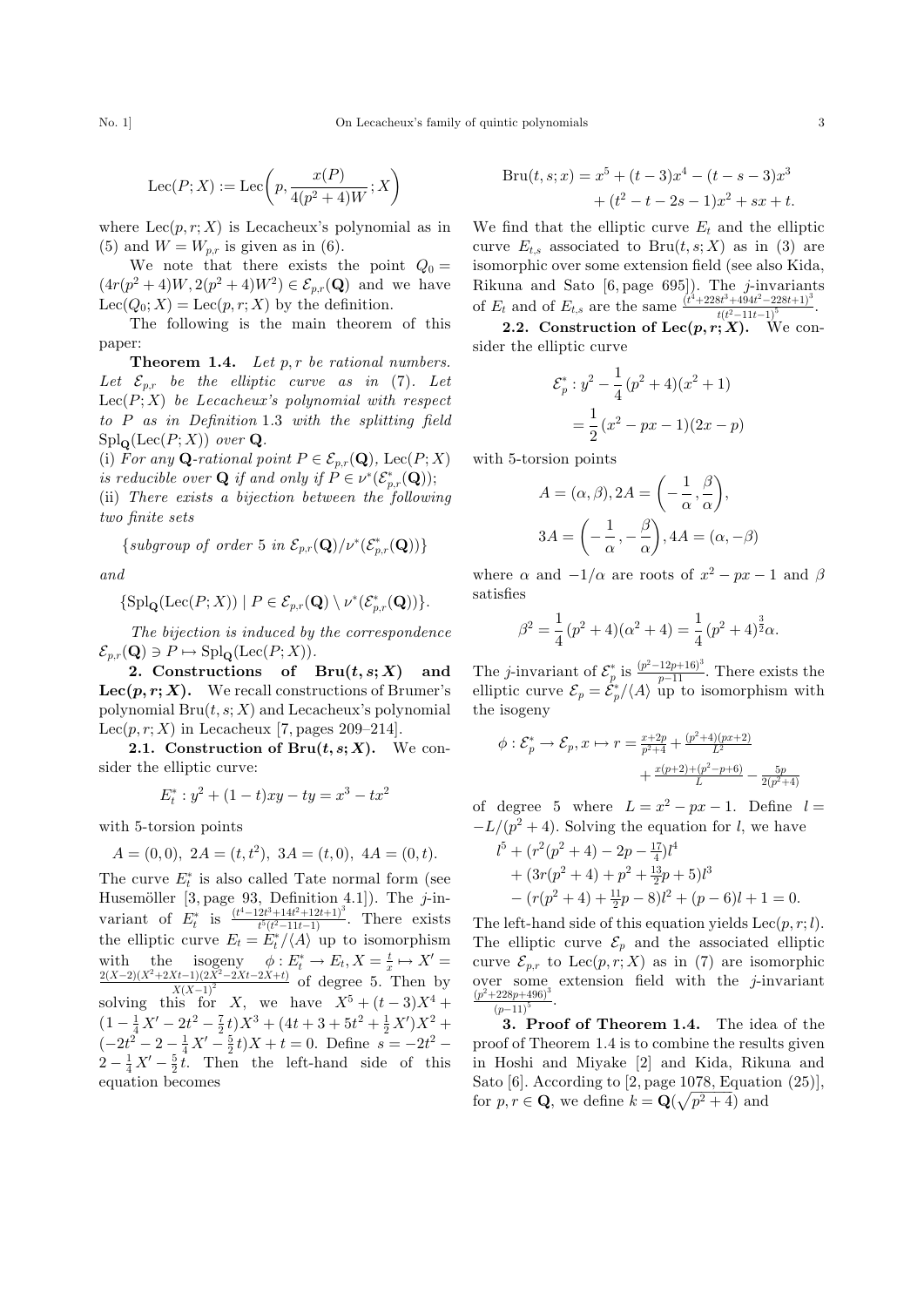(8) 
$$
s = -\frac{1}{4} (5p + 8r + 2p^2r + (2pr + 5)\sqrt{p^2 + 4}),
$$

$$
t = \frac{1}{2} (p + \sqrt{p^2 + 4}).
$$

Then it follows that  $\text{Spl}_k(\text{Bru}(t,s; X)) =$  $\text{Spl}_\mathbf{Q}(\text{Lee}(p,r;X)).$  The associated elliptic curves  $E_{t,s}$  and  $E_{t,s}^*$  given as in (3) and (4) are defined over  $k$ . According to [6, Section 3], we take elliptic curves  $E_t$  and  $E_t^*$  defined over  $k$  by

$$
E_t: y^2 - (t-1)xy - ty = x^3 - tx^2
$$
  
- 5t(t<sup>2</sup> + 2t - 1)x  
- t(t<sup>4</sup> + 10t<sup>3</sup> - 5t<sup>2</sup> + 15t - 1),  

$$
E_t^*: y^2 - (t-1)xy - ty = x^3 - tx^2.
$$

The curves  $E_{t,s}$  (resp.  $E_{t,s}^*$ ) and  $E_t$  (resp.  $E_t^*$ ) are isomorphic over  $F = k(\sqrt{d_{t,s}})$  where  $d_{t,s}$  is given in (2) and we take an isogeny  $\phi: E_{t,s} \to E_{t,s}^*$  and the dual isogeny  $\phi^*: E^*_{t,s} \to E_{t,s}$ . We also take an isogeny  $\lambda^* : E_t^* \to E_t$  of degree 5. By [6, Theorem 3.1], there exists an injective homomorphism

$$
E_{t,s}(k)/\phi^*(E_{t,s}^*(k))
$$
  

$$
\hookrightarrow \text{Hom}_{\text{cont}}(\text{Gal}(\overline{F}/F), \text{Ker }\lambda^*(k)).
$$

We will prove that there exists an injective homomorphism

$$
\mathcal{E}_{p,r}(\mathbf{Q})/\nu^*(\mathcal{E}_{p,r}^*(\mathbf{Q}))
$$
  

$$
\hookrightarrow \mathrm{Hom}_{\mathrm{cont}}(\mathrm{Gal}(\overline{F}/F), \mathrm{Ker} \lambda^*(k)).
$$

We see that the elliptic curves  $\mathcal{E}_{p,r}$  and  $E_{t,s}$  are isomorphic over k with j-invariant  $\frac{(p^2+228p+496)^3}{(p-11)^5}$ . Indeed, we may find an isomorphism  $f : \mathcal{E}_{p,r}^{(p-11)^{\circ}} \to E_{t,s}$ which is given explicitly as

$$
(x, y) \mapsto (ax + b, uy)
$$

where  $a, b, u \in k$  are given by

$$
a = \frac{1}{8} (p^4 + 4p^2 + 2 + p(p^2 + 2)\sqrt{p^2 + 4}),
$$
  
\n
$$
b = \frac{5}{4} (p(p^2 + 2)(p^2 + 4)
$$
  
\n
$$
+ (p^4 + 4p^2 + 2)\sqrt{p^2 + 4})W_{p,r},
$$
  
\n
$$
u = \frac{1}{16} ((p^2 + 2)(p^4 + 4p^2 + 1)
$$
  
\n
$$
+ p(p^2 + 1)(p^2 + 3)\sqrt{p^2 + 4})
$$

with  $W_{p,r} = 16(p^2+4)r^3 + 4(p^2+4)r^2 - 4(19p+$  $(41)r - 16p - 199$  given as in (6).

We obtain an isomorphism  $f^* : \mathcal{E}_{p,r}^* \to E_{t,s}^*$ 

defined over  $k$  such that the diagram

$$
0 \longrightarrow \text{Ker } \nu^* \longrightarrow \mathcal{E}_{p,r}^* \xrightarrow{\nu_{/Q}^*} \mathcal{E}_{p,r} \longrightarrow 0
$$

$$
f_{/k}^* \downarrow \qquad \qquad \downarrow f_{/k}
$$

$$
0 \longrightarrow \text{Ker } \phi^* \longrightarrow E_{t,s}^* \xrightarrow{\phi_{/k}^*} E_{t,s} \longrightarrow 0
$$

$$
g_{/F}^* \downarrow \qquad \qquad \downarrow g_{/F}
$$

$$
0 \longrightarrow \text{Ker } \lambda^* \longrightarrow E_t^* \xrightarrow{\lambda^*} E_t \longrightarrow 0
$$

commutes with exact rows. The *j*-invariants of  $\mathcal{E}_{p,r}^*$ <br>and  $E_{t,s}^*$  are the same  $\frac{(p^2-12p+16)^3}{p-11}$ . Therefore the isomorphism  $f$  induces an injection

$$
\overline{f}: \mathcal{E}_{p,r}(k)/\nu^*(\mathcal{E}_{p,r}^*(k)) \hookrightarrow E_{t,s}(k)/\phi^*(E_{t,s}^*(k)).
$$

By [6, Theorem 3.1] (see also Kida [5, Remark 4.3]), there exists an injective homomorphism

$$
\overline{g}: E_{t,s}(k)/\phi^*(E_{t,s}^*(k))
$$
  

$$
\hookrightarrow \mathrm{Hom}_{\mathrm{cont}}(\mathrm{Gal}(\overline{F}/F), \mathrm{Ker}\,\lambda^*(k)).
$$

Then we also obtain an injective homomorphism

$$
\overline{g} \circ \overline{f} : \mathcal{E}_{p,r}(k) / \nu^*(\mathcal{E}_{p,r}^*(k))
$$
  

$$
\hookrightarrow \text{Hom}_{\text{cont}}(\text{Gal}(\overline{F}/F), \text{Ker }\lambda^*(k)).
$$

Because the isogeny  $\nu^*$  is defined over **Q**, we get

$$
\mathcal{E}_{p,r}(\mathbf{Q})/\nu^*(\mathcal{E}_{p,r}^*(\mathbf{Q}))
$$
  
\n
$$
\hookrightarrow \text{Hom}_{\text{cont}}(\text{Gal}(\overline{F}/F), \text{Ker }\lambda^*(k)).
$$

Every point  $P = (x(P), y(P)) \in \mathcal{E}_{p,r}(\mathbf{Q})$  defines a Kummer extension

$$
L_P = F((\lambda^*)^{-1}(g \circ f(P)))
$$

over  $F$ . In particular, via  $(8)$ , we observe that

$$
L_P = \mathrm{Spl}_k\Big(\mathrm{Bru}\big(\tfrac{1}{2}(p+\sqrt{p^2+4}),\tfrac{x(f(P))}{-4d};X\big)\Big)
$$
  
= 
$$
\mathrm{Spl}_{\mathbf{Q}}(\mathrm{Lee}(P;X))
$$

where  $\text{Lec}(P; X) = \text{Lec}(p, \frac{x(P)}{4(p^2+4)W}; X)$  as in Definition 1.3. Hence the group  $\mathcal{E}_{p,r}(\mathbf{Q})/\nu^*(\mathcal{E}_{p,r}^*(\mathbf{Q}))$  classifies the isomorphism classes of  $\text{Spl}_Q(\text{Lee}(P; X))$ with quartic subfield F (see also [6, Section 3]).  $\Box$ 

By Theorem 1.4, we have the following result by the multiplication-by-2 map of the elliptic curve  $\mathcal{E}_{p,r}$ :

Corollary 3.1. For a Q-rational point  $P \in$  $\mathcal{E}_{p,r}(\mathbf{Q})$  and integer n with  $gcd(n, 5) = 1$ ,  $\text{Spl}_{\mathbf{Q}}(\text{Lee}(P; X)) = \text{Spl}_{\mathbf{Q}}(\text{Lee}([n]P; X))$  where Lec $(P; X) = \text{Lec}(p, \frac{x(P)}{4(p^2+4)W}; X)$  as in Definition 1.3.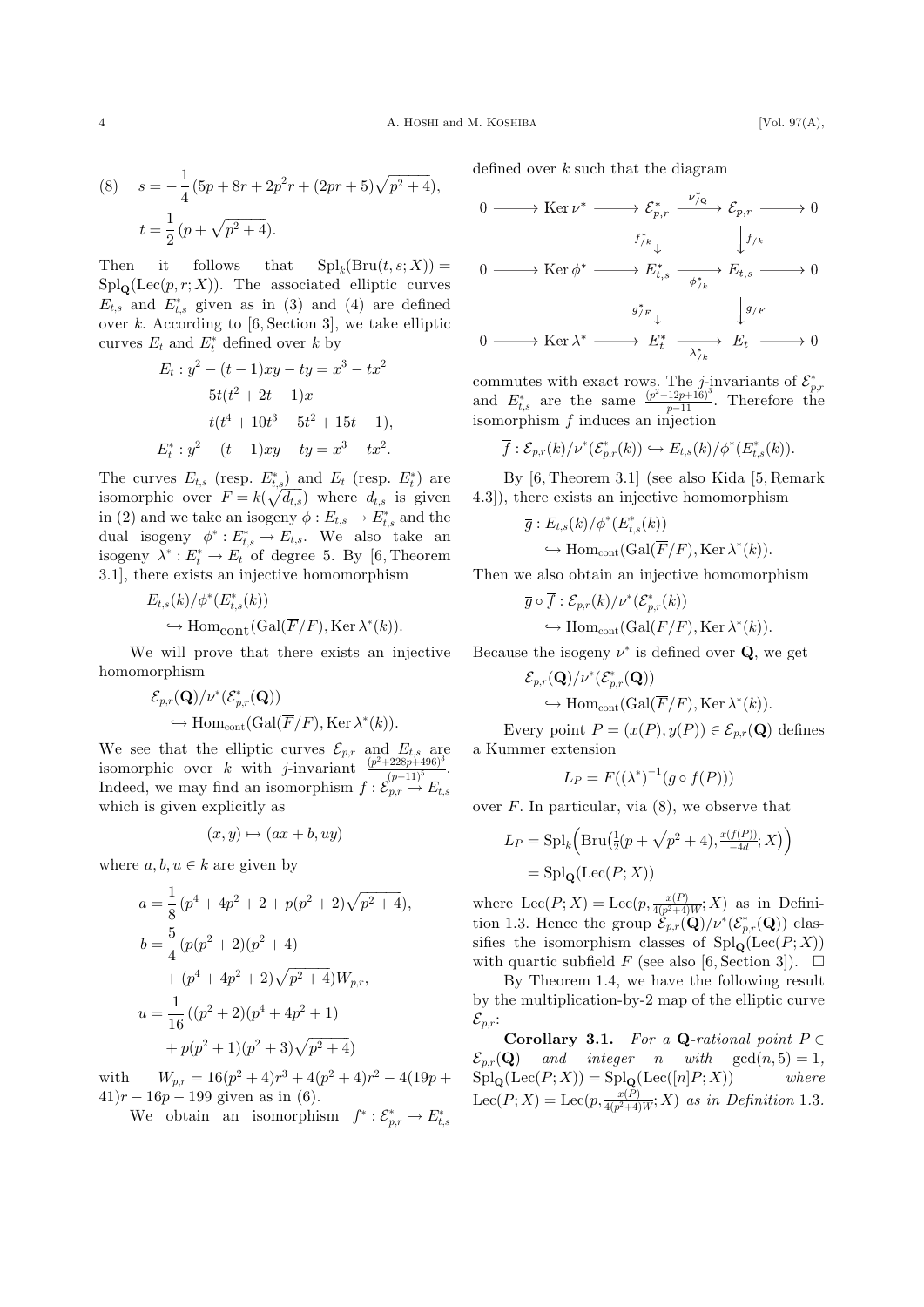In particular, for  $P = Q_0 = (4r(p^2 + 4)W, 2(p^2 +$ 4 $W^2$ ) and  $n = 2$ , we have  $\text{Spl}_Q(\text{Lee}(p,r;X)) =$  $\operatorname{Spl}_\mathbf Q(\operatorname{Lec}(p,R;X))$  where

$$
R = \frac{x(2|Q_0)}{4(p^2+4)W},
$$
  
\n
$$
W = 16(p^2+4)r^3 + 4(p^2+4)r^2
$$
  
\n
$$
-4(19p+41)r - 16p - 199,
$$
  
\n
$$
x([2|Q_0) = 16(p^2+4)^2r^4 + 8(p^2+4)(19p+41)r^2
$$
  
\n
$$
+ 4(32p^3+398p^2+128p+1592)r
$$
  
\n
$$
+ 16p^3 + 560p^2 + 1622p + 2477.
$$

Remark 3.2. We can also verify that  $\text{Spl}_{\mathbf{Q}}(\text{Lee}(p,r;X)) = \text{Spl}_{\mathbf{Q}}(\text{Lee}(p,R;X))$  in Corollary 3.1 by Hoshi and Miyake [2] via multi-resolvent polynomials. We take multi-resolvent polynomials  $F_{a,a'}^1$  and  $F_{a,a'}^2$  as in [2, page 1071] where  $a = (s, t), a' = (s', t')$ . Using [2, page 1078, Method 2], via (8), we obtain that  $\text{Spl}_\mathbf{Q}(\text{Lee}(p,r;X))=$  $\text{Spl}_{\mathbf{Q}}(\text{Lee}(p,R;X))$  if and only if  $F^1_{a,a'}$  or  $F^2_{a,a'}$  has a  $\lim_{a,a'} \ker(p, n, x)$  is and  $\lim_{a'} \frac{1}{n} \lim_{a,a'} \det P_{a,a'}$  has a linear factor over  $k = \mathbf{Q}(\sqrt{p^2 + 4})$ . Indeed, we see that  $F_{a,a'}^2$  has a linear factor  $x + \frac{1+2x}{2}$  $\sqrt{p^2+4}+\frac{p-1}{2}.$ 

4. Examples of Theorem 1.4. We will give two examples of Theorem 1.4.

**Example 4.1**  $(p = 1$  and  $r = -3$  with  $\mathcal{E}_{1,-3}(\mathbf{Q})/\nu^*(\mathcal{E}_{1,-3}^*(\mathbf{Q})) \simeq \mathbf{Z}/5\mathbf{Z}$ . We consider the case where  $p = 1$  and  $r = -3$ . The associated isogenous curves are

$$
\mathcal{E}_{1,-3}: y^2 = x^3 - 7375x^2 - 2610750000x
$$
  
+ 68994507812500,  

$$
\mathcal{E}_{1,-3}^* : y^2 = x^3 - 7375x^2 - 11313250000x
$$
  
- 5450566117187500

with *j*-invariants  $-\frac{5\cdot 29^3}{2^5}$ ,  $-\frac{5^2}{2}$  respectively. Their Mordell–Weil groups are

$$
\mathcal{E}_{1,-3}(\mathbf{Q}) = \langle P_1, P_2 \rangle \simeq \mathbf{Z}^{\oplus 2},
$$
  

$$
\mathcal{E}_{1,-3}^*(\mathbf{Q}) = \langle Q_1, Q_2 \rangle \simeq \mathbf{Z}^{\oplus 2}
$$

where

$$
P_1 = (-53100, 6091750),
$$
  
\n
$$
P_2 = (88500, 21756250),
$$
  
\n
$$
Q_1 = (678500, 543906250),
$$
  
\n
$$
Q_2 = (1452875, 1740500000).
$$

We see  $P_2 = Q_0$  where  $Q_0 = (4r(p^2+4)W, 2(p^2+$ 4) $W^2$ ) which corresponds to Lec $(1, -3; X)$ . The isogeny  $\nu^* : \mathcal{E}^*_{1,-3} \to \mathcal{E}_{1,-3}$  is given by

$$
\nu^*(Q_1) = P_1 - 2P_2,
$$
  

$$
\nu^*(Q_2) = -P_1 - 3P_2.
$$

Hence the image of  $\nu^*$  is given by

$$
\nu^*(\mathcal{E}_{1,-3}^*) = \langle P_1 - 2P_2, 5P_2 \rangle.
$$

We conclude that  $\mathcal{E}_{1,-3}(\mathbf{Q})/\nu^*(\mathcal{E}_{1,-3}^*(\mathbf{Q})) = \langle \overline{P_2} \rangle \simeq$  $Z/5Z$ . Thus there exists exactly one isomorphism class of Lecachux's polynomials. We have

$$
Spl_{\mathbf{Q}}(Loc(1, -3; X)) = \mathrm{Spl}_{\mathbf{Q}}(Loc([n]P_2; X))
$$
  
= 
$$
Spl_{\mathbf{Q}}(Loc(1, \frac{x([n]P_2)}{4(p^2+4)W}; X))
$$

where  $gcd(n, 5) = 1$ . For example, for  $n = 1, 2, 3, 4$ , we have

$$
\frac{x([n]P_2)}{4(p^2+4)W} = -3, \frac{-263}{236}, \frac{4849}{39605}, \frac{2034016227}{1036798976}
$$

respectively. We can check this example by Sage [9] as in the arXiv version of this paper [1, Example 4.1].

**Example 4.2**  $(p = 2$  and  $r = -15$  with  $\mathcal{E}_{2,-15}(\mathbf{Q})/\nu^{*}(\mathcal{E}^{*}_{2,-15}(\mathbf{Q})) \simeq (\mathbf{Z}/5\mathbf{Z})^{\oplus 2}$ ). We consider the case where  $p = 2$ ,  $r = -15$ . The associated isogenous curves are

$$
\mathcal{E}_{2,-15}: y^2 = x^3 - 3362328x^2 - 446557358393568x + 4390381057572915584256,
$$

$$
\mathcal{E}_{2,-15}^* : y^2 = x^3 - 3362328x^2 + 1181398581066528x
$$

$$
- 243295532112514685688576
$$

with *j*-invariants  $-\frac{2^6 \cdot 239^3}{3^{10}}, \frac{2^6}{3^2}$  respectively. Their Mordell–Weil groups are

$$
\mathcal{E}_{2,-15}(\mathbf{Q}) = \langle P_{\text{tor}} \rangle \oplus \langle P_1, P_2, P_3 \rangle \simeq \mathbf{Z}/2\mathbf{Z} \oplus \mathbf{Z}^{\oplus 3},
$$
  

$$
\mathcal{E}_{2,-15}^*(\mathbf{Q}) = \langle Q_{\text{tor}} \rangle \oplus \langle Q_1, Q_2, Q_3 \rangle \simeq \mathbf{Z}/2\mathbf{Z} \oplus \mathbf{Z}^{\oplus 3},
$$
  
here

where

$$
P_{\text{tor}} = (-23536296, 0),
$$
  
\n
$$
P_1 = \left(\frac{1213850592}{121}, \frac{32104365187824}{1331}\right),
$$
  
\n
$$
P_2 = (12954852, 14669441496),
$$
  
\n
$$
P_3 = (24185016, 75959770464),
$$
  
\n
$$
Q_{\text{tor}} = (57159576, 0),
$$
  
\n
$$
Q_1 = \left(\frac{9662338144}{169}, \frac{26786536642000}{2197}\right),
$$
  
\n
$$
Q_2 = (58184676, 105083001000),
$$
  
\n
$$
Q_3 = \left(\frac{15400097496}{121}, \frac{1841522732064000}{1331}\right).
$$

The isogeny  $\nu^* : \mathcal{E}^*_{2,-15} \to \mathcal{E}_{2,-15}$  is given by

$$
\nu^*(Q_{\text{tor}}) = P_{\text{tor}},
$$
  
\n
$$
\nu^*(Q_1) = -P_1 + 2P_2 + 2P_3,
$$
  
\n
$$
\nu^*(Q_2) = P_{\text{tor}} - 2P_1 - P_2 - P_3,
$$
  
\n
$$
\nu^*(Q_3) = -2P_1 + 4P_2 - P_3.
$$

Hence we obtain the image